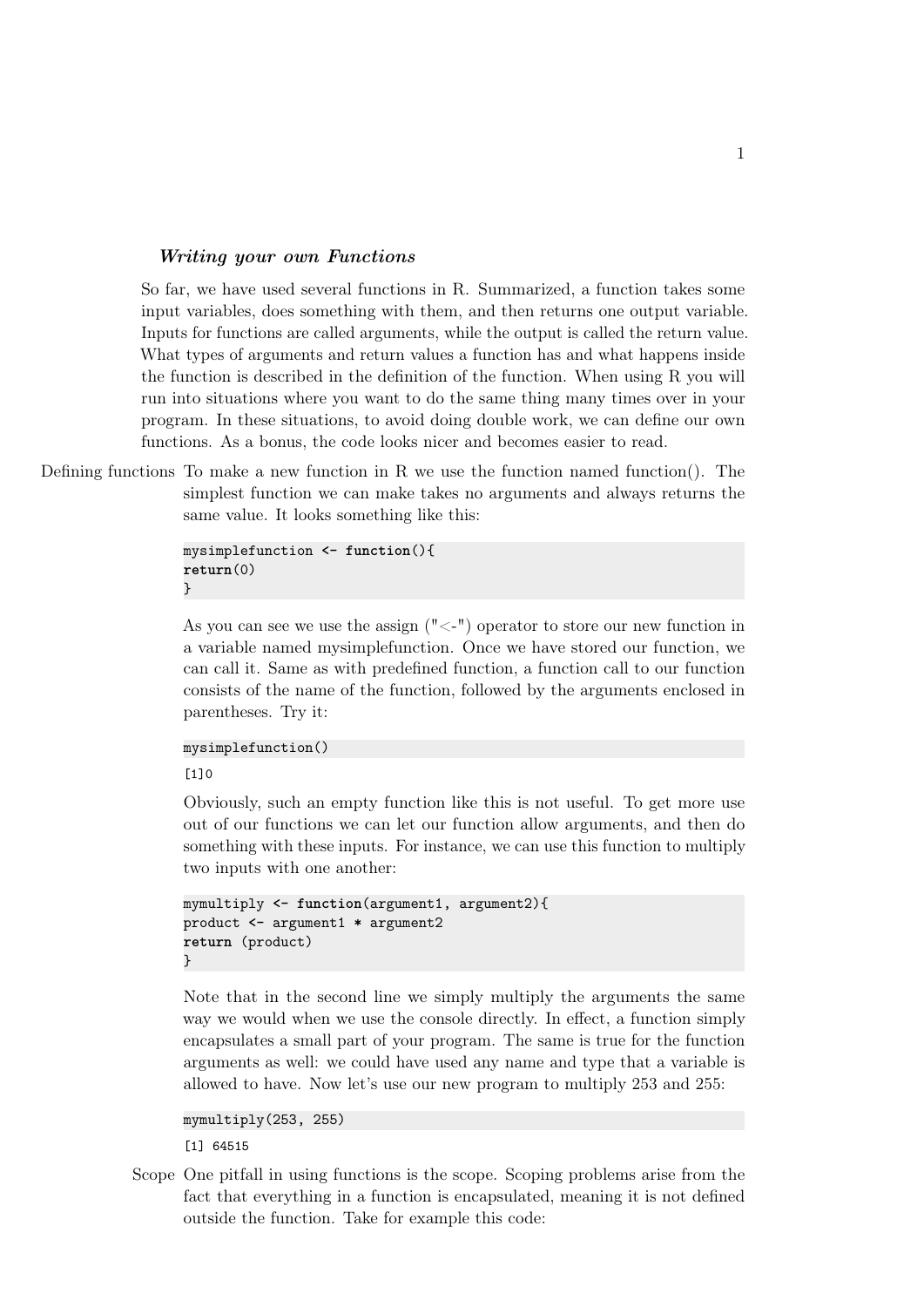```
sq <- 2^2
square <- function(arg1){
sq <- arg1^2
return (sq)
}
```
We have defined a variable sq, equal to 4. In our definition for function square, we also have a variable called sq. Because the inside of a function is separate from the rest of the code, the variable sq at function scope is a new variable, and therefore our original variable sq at global scope does not exist change if we use the function square. Let's try it:

sq  $[1]$  4 square(7) [1] 49 sq [1] 4

We assigned 49 to sq within the function scope but sq at global scope is unchanged! In fact, the sq used by the function is automatically deleted after the function has finished running. Be careful with where you define your variables and where you use the! Remember that the inside of a function and the outside of a function are only connected through arguments and return values.

Editing functions You might want to change a function that you have written in R. Knowing that functions are stored in a variable, we can simply assign a new function to that variable:

```
add <- function(a,b){
return (a+b)
}
add (2,3)
[1] 5
add <- function(a,b){
```

```
return (a+b+5)
}
```
## **add** (2,3)

[1] 10

Often the definition of a function is done in the beginning of a script and them later on in your script you call a function. Remember that any changes you make in your function definition will be actual only if you run the code that defines your function one more time.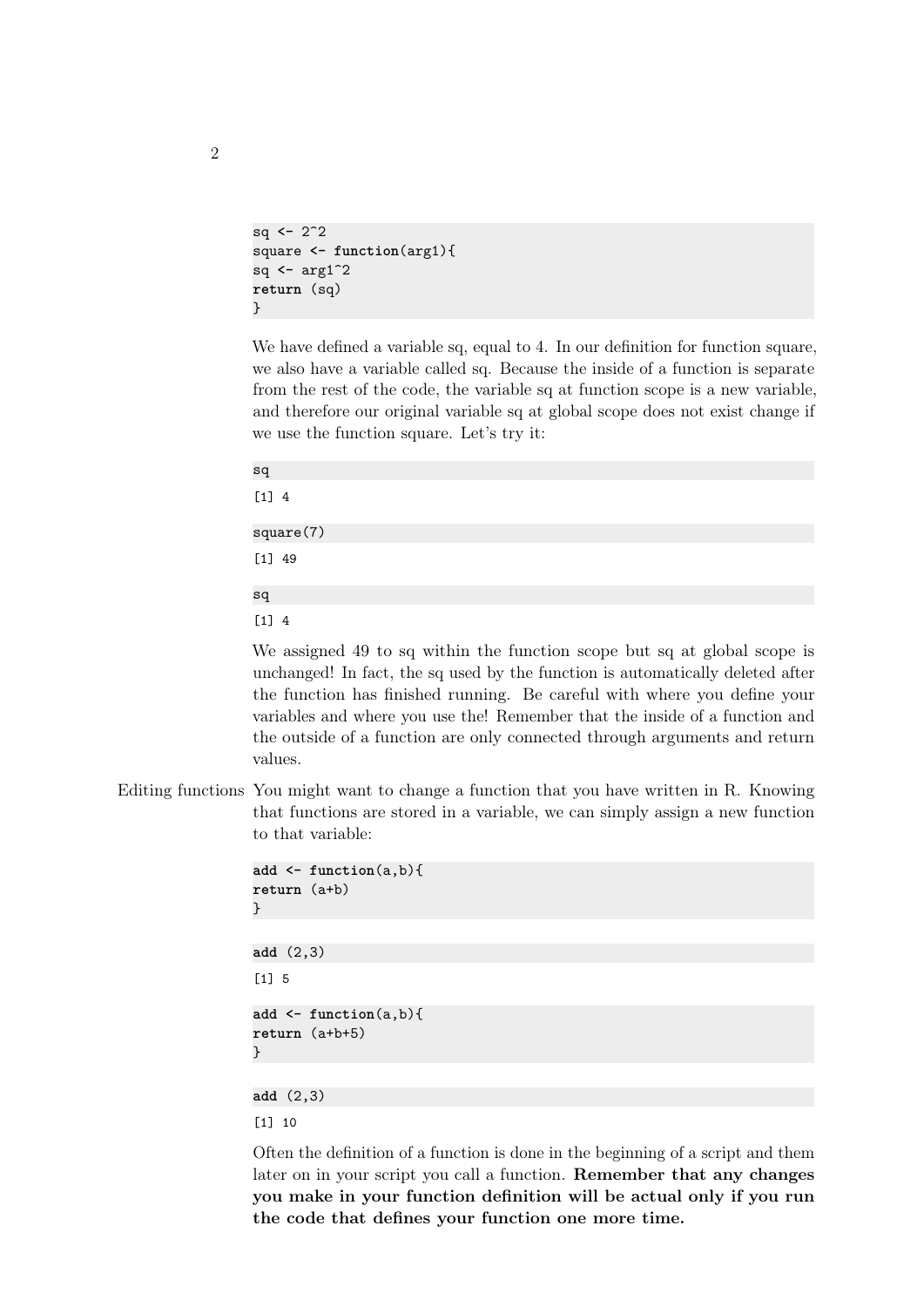Examples Let us now give a few examples of simple functions to increase your understanding. One problem you often face is that some programs returns numeric values with commas, e.g. 33,400,570. These numbers will cause problems in your R code. So let us write a function to "decommafy" such numbers:

```
decommafy <- function(x){
y<- gsub(",","",x)
return(as.numeric(y))
}
```
This function uses an R function called gsub(). Gsub searches in a string patterns and replaces them with a new pattern. In this example our string is given in variable  $x$ , the pattern it is searching for is a comma: ',' and it replaces it with nothing, i.e., ". We want this function to return a numeric value, and therefore we return y as numeric. This is how you can call this function:

```
gene_start <- "34,567,432"
decommafy(gene_start)
```
[1] 34567432

Another example is from the Bioinformatics reader, Chapter 6, question 5. The question asks us to write a a function that calculates alignment score between two sequences using the identity matrix, i.e., all amtaches are scored as 1 and mismatches are scored as 0. We will assume that both sequences are given as vectors, and the length of the sequences to be compared should be the same. So our inout can be something like:

```
seq1<- c("V", "W","E", "D","N","W","D", "D", "D")
seq2<- c("V", "S","E", "D","N","R","D", "D", "D")
```
Remember, we can easily compare two vectors of the same length in R by typing:

```
seq1==seq2
```
[1] TRUE FALSE TRUE TRUE TRUE FALSE TRUE TRUE TRUE

We can make use of the fact that in R TRUE is also defined as 1 and FALSE is defined as 0. Therefore the following command returns the number of positions that are equal between the two sequences:

## **sum**(seq1==seq2)

[1] 7

Using an identity matrix, where every matching position scores as 1 and mismatches scores as 0, the number of the equal positions between the two sequences simply becomes the score of the alignment. Let us use this to write our function:

```
id_score<-function(seqX, seqY) {
return(sum(seqX==seqY))
}
id_score(seq1, seq2)
```